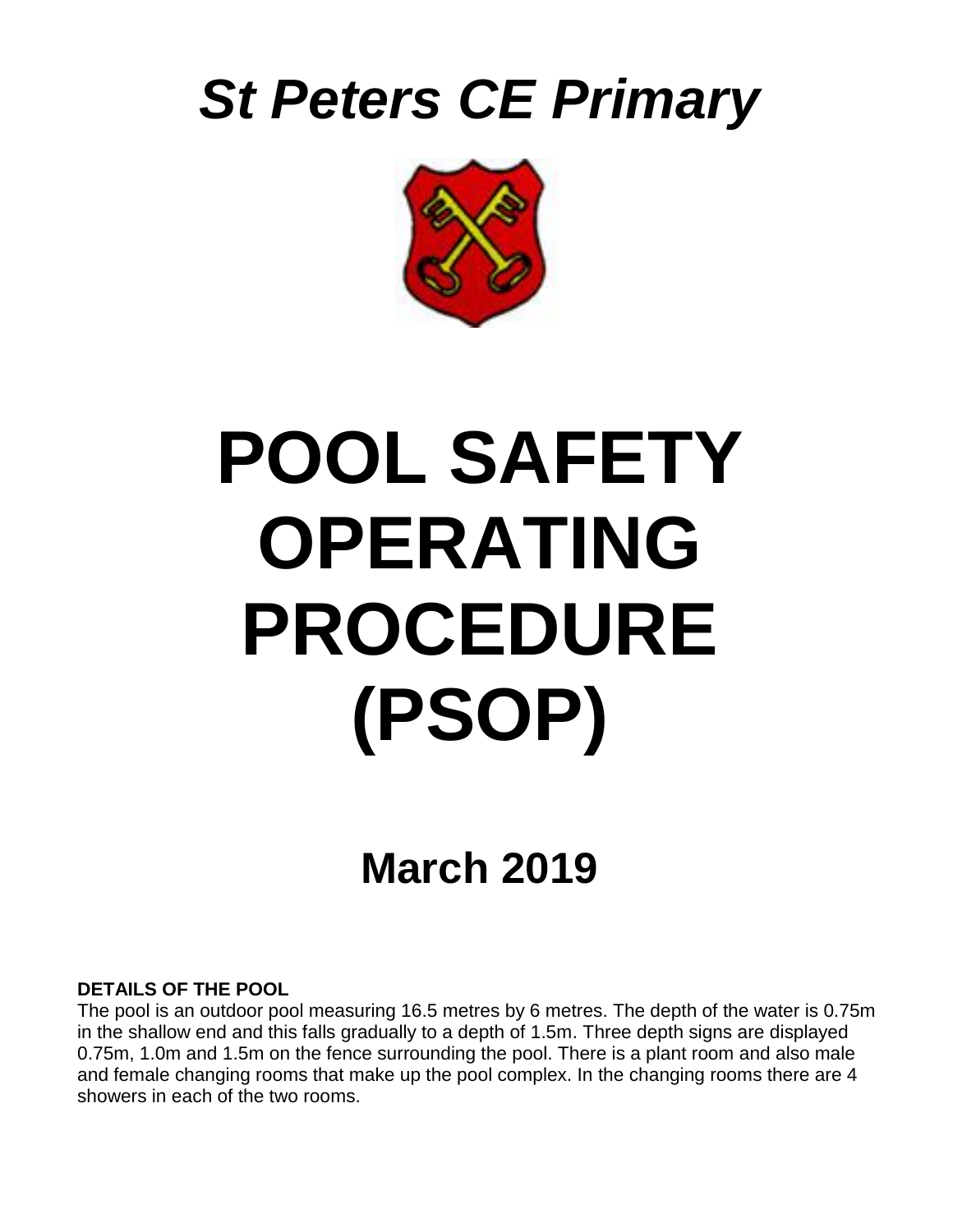The maximum bather load for the pool is 20, unless otherwise agreed with the governors. The pool has 4 access steps (one in each corner) with a hand rails.

# **POTENTIAL RISKS**

Risk Assessment has been carried out to identify potential hazards and level of risk for:

| Unauthorised access<br>from public                                                | The pool is part of the school. The school is locked and has<br>$\bullet$<br>access only through a manned entry door. The site is<br>covered by CCTV. |
|-----------------------------------------------------------------------------------|-------------------------------------------------------------------------------------------------------------------------------------------------------|
| Drowning                                                                          | Qualified swimming teachers used<br>$\bullet$                                                                                                         |
|                                                                                   | Correct ratios of pupil to teacher<br>$\bullet$                                                                                                       |
|                                                                                   | Extra adults as spotters on poolside<br>$\bullet$                                                                                                     |
|                                                                                   | High quality water<br>$\bullet$                                                                                                                       |
|                                                                                   | Pupils fully supervised                                                                                                                               |
|                                                                                   | Life saving equipment in place<br>$\bullet$                                                                                                           |
| Injuries such as<br>broken bones,<br>sprains, strains,<br>contusions              | Staff trained in first aid<br>$\bullet$                                                                                                               |
|                                                                                   | Pupils supervised at all times<br>$\bullet$                                                                                                           |
|                                                                                   | No running on pool side or the changing rooms.<br>$\bullet$                                                                                           |
| Swimming pool<br>chemicals - toxic<br>fumes and possible<br>skin / eye irritation | No chemicals are stored on pool side and chemicals are<br>$\bullet$<br>only added in times of lock down.                                              |
|                                                                                   | <b>COSHH</b> procedures followed<br>$\bullet$                                                                                                         |
| Slip over in changing<br>rooms                                                    | Pupils must walk at all times and are supervised<br>$\bullet$                                                                                         |
| Hygiene factors:<br>Changing room<br>floors,                                      | Cleaning schedule in place<br>$\bullet$                                                                                                               |
|                                                                                   | Pupils shower before entering                                                                                                                         |
|                                                                                   | No food or drink<br>$\bullet$                                                                                                                         |
|                                                                                   | Fecal and vomit procedures in place                                                                                                                   |
| Safeguarding                                                                      | Staff trained in safeguarding<br>$\bullet$                                                                                                            |

#### **USE OF THE POOL**

The only persons permitted access to the pool are persons receiving aquatic instruction who are closely supervised by an aquatic instructor. The pool is locked at all times when a qualified life guard is not

A timetable is available in the office detailing all users and times for each of the class sessions.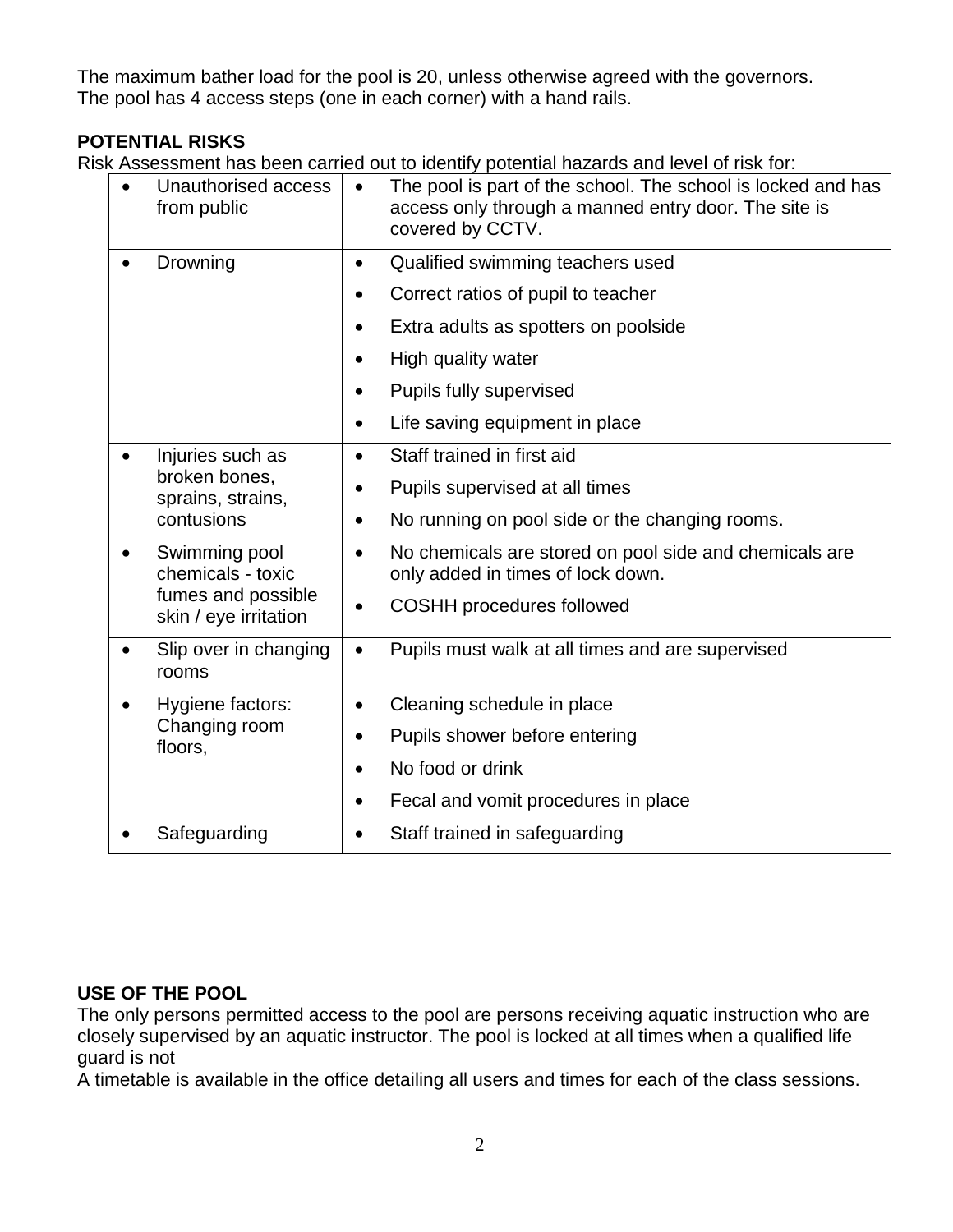Along with the pool rules, all new or relevant information will be displayed on the pool notice boards.

Any breach of the pool rules will result in a verbal reprimand by the teacher in charge; further breaches will result in removal from the pool. If a pupil's behavior endangers them or others they will be removed from the pool and the matter passed to the Head Teacher who will take appropriate action.

All users o f he pool must wear a swimming cap with their name clearly written on the side so that the teacher can clearly identify the children in the pool.

The pupils must wear appropriate swim wear. No long shorts are allowed. No earrings are allowed. If a child can not remove their earrings then they do not swim

No diving is allowed at any time in the pool.

## **Additional Adults**

.

When the pupils are swimming there will be at least one additional adult to the swimming teacher. The role of the additional adult is to help pupils change, accompany pupils who have injuries to the medical room in the school. To ring for assistance while the qualified life guard deals with incidents. They will also act as an extra pair if eyes while the pupils are swimming. It remains the responsibility of the swimming teacher to fully supervise the children in the pool at all times. The additional adult should in no way take on any lifesaving responsibilities nor should they be pool side with the children without a fully qualified lifeguard being present. All additional adults must be DBS cleared.

# **LIFESAVING EQUIPMENT**

Lifesaving equipment is mounted in conspicuous place on the fence around the pool and is ready for use at all times. Weekly checks are carried out on the equipment to check that it is in good working order. The following equipment is poolside

- A non-conductive reaching assist with shepherd's hook at least 3.5 m in length.
- A throwing ring, securely attached to a line of at least 6mm in diameter and having a length of at least (half the width of the pool)  $+3$  m that is not wrapped around the throwing ring.

# **PUPIL RATIOS**

The ratios for adult to pupil supervision are as follows

- Children under 7 or who can not swim 10 metres confidently on their front and back 1 : 12 maximum.
- Children over seven who are competent swimmers- can swim 10 metres confidently 1 : 20 maximum. There will also be two adults to help change the children under 7. Their task is just to help with the changing of the children not to be involved in any form of swimming coaching. All these volunteers will be CRB checked.

• Water Polo 1:20

Where the children are less confident in swimming they will stay in a roped off section, in the shallow end (0.75m – 1m) of the pool and use buoyancy aids. This is at the discretion of the swimming teacher

# **TEACHER QUALIFICATIONS**

The swimming lessons must be lead by a fully qualified teacher of at least level 2 certificate in swimming pool supervision and rescue. At least a level 2 ASA certificate for teaching swimming.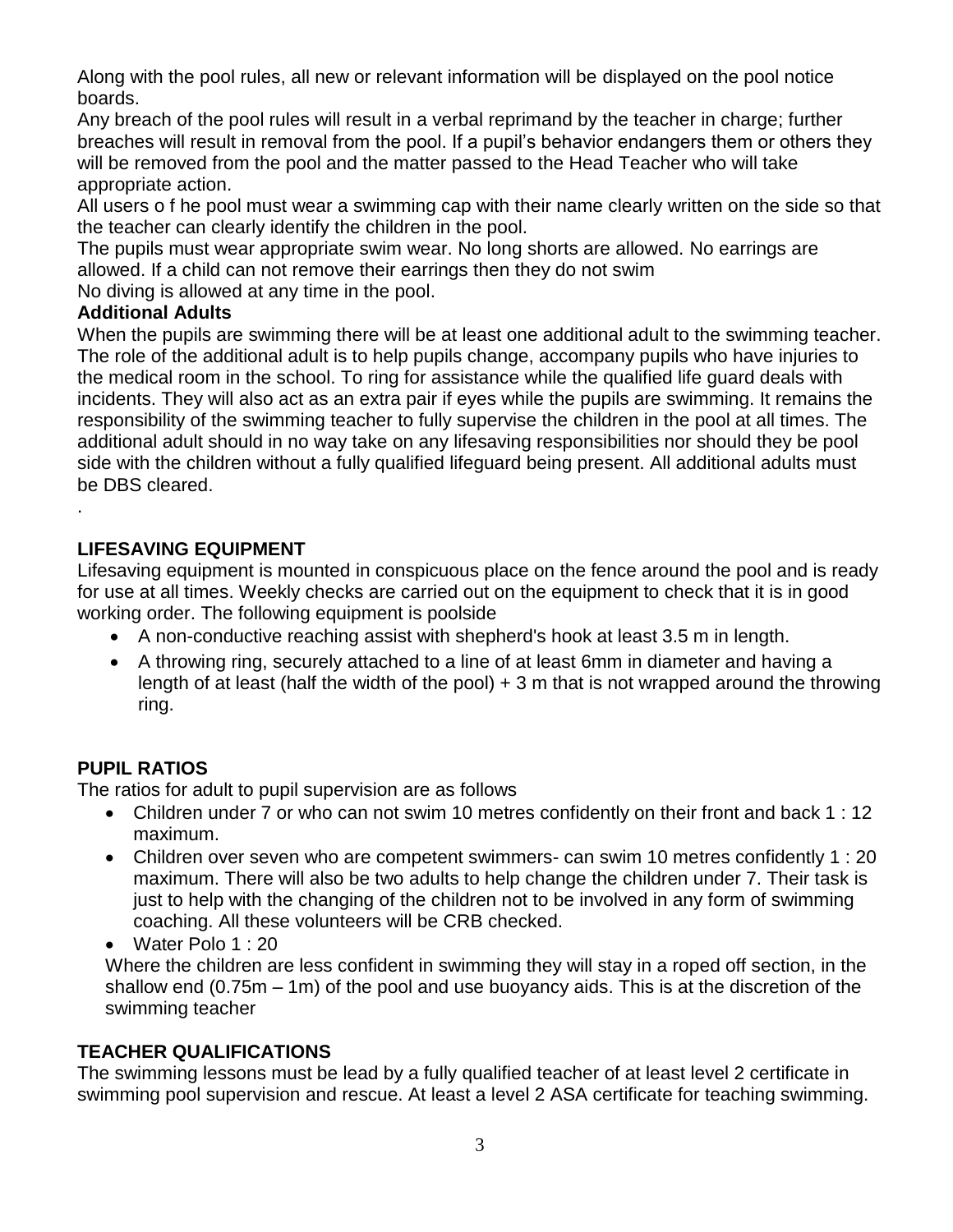They must also have a current lifesaving award recognised by the ASA. All records of the qualifications are copied and kept in the school office so that they can be monitored by the governors

In the event of an emergency 999 must be called using a mobile phone- if the teacher in charge has not got a mobile then the school mobile is to be taken onto pool side. It is the responsibility of the lead teacher to make sure that they have a phone available to them in case of emergency. Where possible, all life saving should be carried out poolside using the rescue pole and life buoy provided.

#### . **WATER SAMPLING PROCEDURES**

Only persons authorized by the governors will have access to the plant room. The quality of the water has been designated to the site manager of the school who has attended the Basic Pool Operators Course.

| Camping will be carried out as opeenfou bolow by the olter manager. |             |                           |  |  |
|---------------------------------------------------------------------|-------------|---------------------------|--|--|
| Chemical                                                            | Frequency   | Acceptable parameters     |  |  |
| Chlorine                                                            | Twice a day | 0.5-1.5ppm not above 5ppm |  |  |
| <b>Combined Chlorine</b>                                            | Twice a day | $<$ 1.0ppm                |  |  |
| <b>PH</b>                                                           | Twice a day | $7.2 - 7.8$               |  |  |
| Alkalinity                                                          | Weekly      | 80-120ppm                 |  |  |
| <b>Cyanuric Acid</b>                                                | Weekly      | 30-50ppm not above 80ppm  |  |  |
| Calcium                                                             | Weekly      | 180-220ppm                |  |  |
| <b>Total dissolved Solids</b>                                       | Weekly      | 200-800ppm                |  |  |

Sampling will be carried out as specified below by the site manager.

The temperature of the pool is check before the children swim each day the temperature should not fall below 25˚C and not exceed 37˚C. The ideal temperature for the pool is 28˚C.

The water clarity is checked daily and monitored throughout the day. The detail on the metal grid on the bottom of the deep end should be clearly visible. If it is not then no person is permitted to swim until the water clarity has been improved.

The pool is backwashed twice a week. To ensure the water quality is at the required standard. The strainer baskets are emptied twice a week.

#### **6. Pool Safety Plans - Cleanliness**

This work is carried out by the site manger.

The pool changing rooms are cleaned twice using a disinfectant cleaner that is purchased for use in schools.

The cleaning happens during a lockdown period before and after school when no one other than the site mangers is present.

During periods of non use- winter time and summer break- the shower heads are removed and de scaled to reduce the risk of Legionella.

#### **7. Maintenance Plan**:

| Maintenance Area                                                      | Frequency    |
|-----------------------------------------------------------------------|--------------|
| Ensuring water intakes do not present a suction<br>hazard to bathers. | weekly       |
| Backwash the pool                                                     | Twice weekly |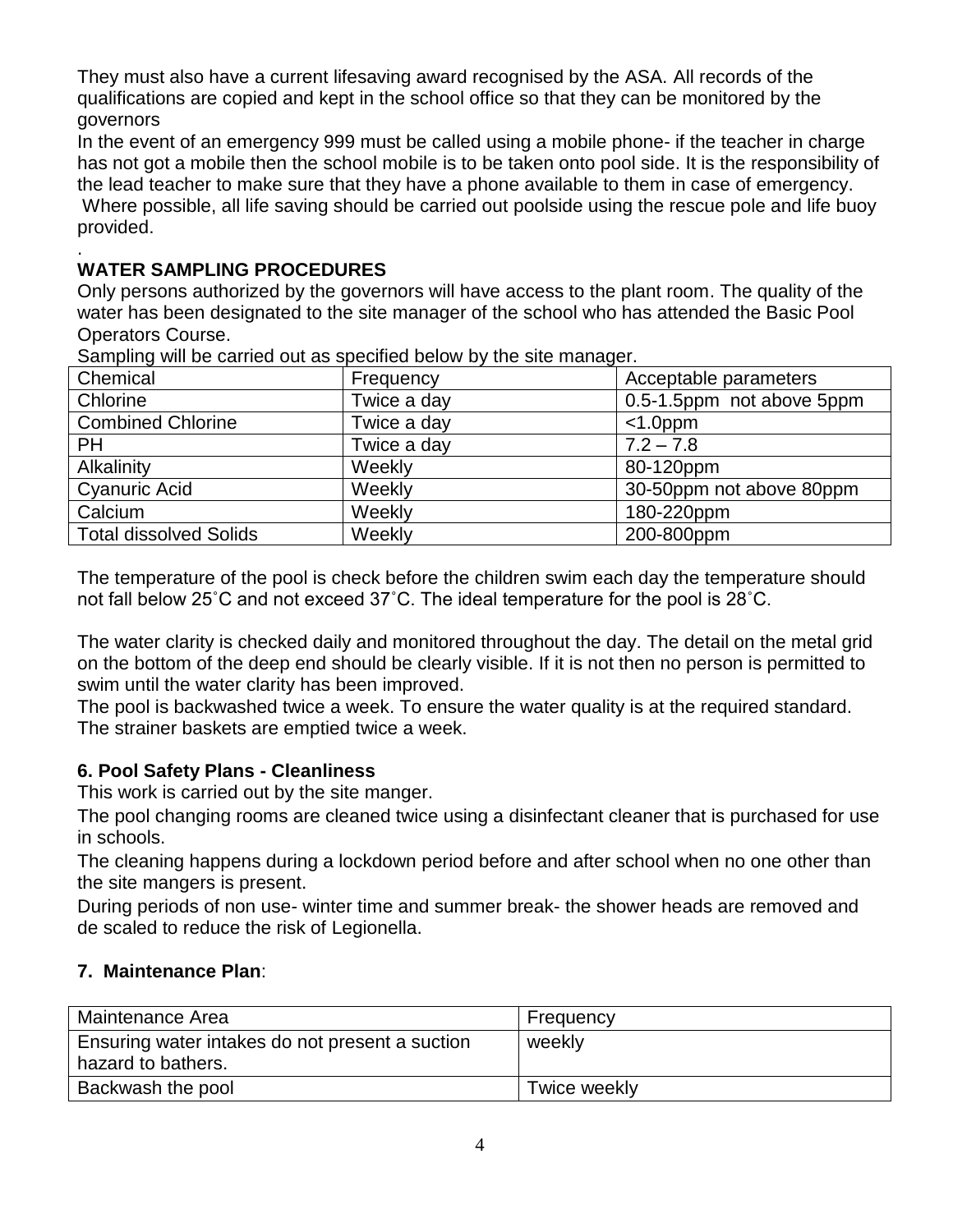| Ensuring nothing in the pool presents an               | Daily                               |
|--------------------------------------------------------|-------------------------------------|
| entrapment hazard to bathers such as stairs or         |                                     |
| other physical structures in the pool water.           |                                     |
| Ensuring all areas of the pool are sufficiently lit so | Daily                               |
| that all areas are visible.                            |                                     |
| Regular testing of the function of equipment to        | As per recommendations              |
| ensure it is safe for use, and maintained in           |                                     |
| accordance with manufacturer's recommendations.        |                                     |
| Regular testing and maintaining of the surfaces of     | Weekly                              |
| walkways, stairs, decks and tiles to ensure they       |                                     |
| haven't become a slip hazard as a result of            |                                     |
| becoming smooth and/or worn.                           |                                     |
| Ensuring all handrails is securely attached.           | Daily                               |
| Verifying the temperature of hot water (including      | Weekly                              |
| showers) is below 49oC to avoid scald injuries.        |                                     |
| Ensuring recirculation system, including disinfection  | Daily                               |
| equipment and filters, are functioning properly.       |                                     |
| Ensuring water depth is clearly marked in both         | Check signs are in good order daily |
| metric and imperial units of measurement.              |                                     |
| Ensuring safe storage of chemicals.                    | As per COSHH guide lines            |
| Ensuring the facility is free from sharp or blunt      | Daily                               |
| objects that are likely to cause injury.               |                                     |
| Ensuring the facility is not deteriorating to allow    | Daily as part of cleaning schedule  |
| bacterial or fungal growth, or cause injury.           |                                     |

# **FIRST AID SUPPLIES**

The First Aid Kit is located inside the plant room

Personal protective equipment including pocket mask and gloves are also available inside the first aid kit.

The governors are responsible to ensure the First Aid Kit is stocked with the correct items.

# **ALARM SYSTEM**

The activation button for the emergency alarm is located in the plant room and is tested weekly during the swimming season (March- October)

There is also a lock down alarm fitted on pool side.

#### **MONITORING EQUIPMENT**

Equipment servicing will be carried out as laid down in standard procedures by competent personnel/external contractors.

:

# **Pool Rules**

# **In our pool you must:**

- Wear clean and appropriate bathing attire.
- First take a cleansing shower.
- Wear a bathing cap with your name clearly displayed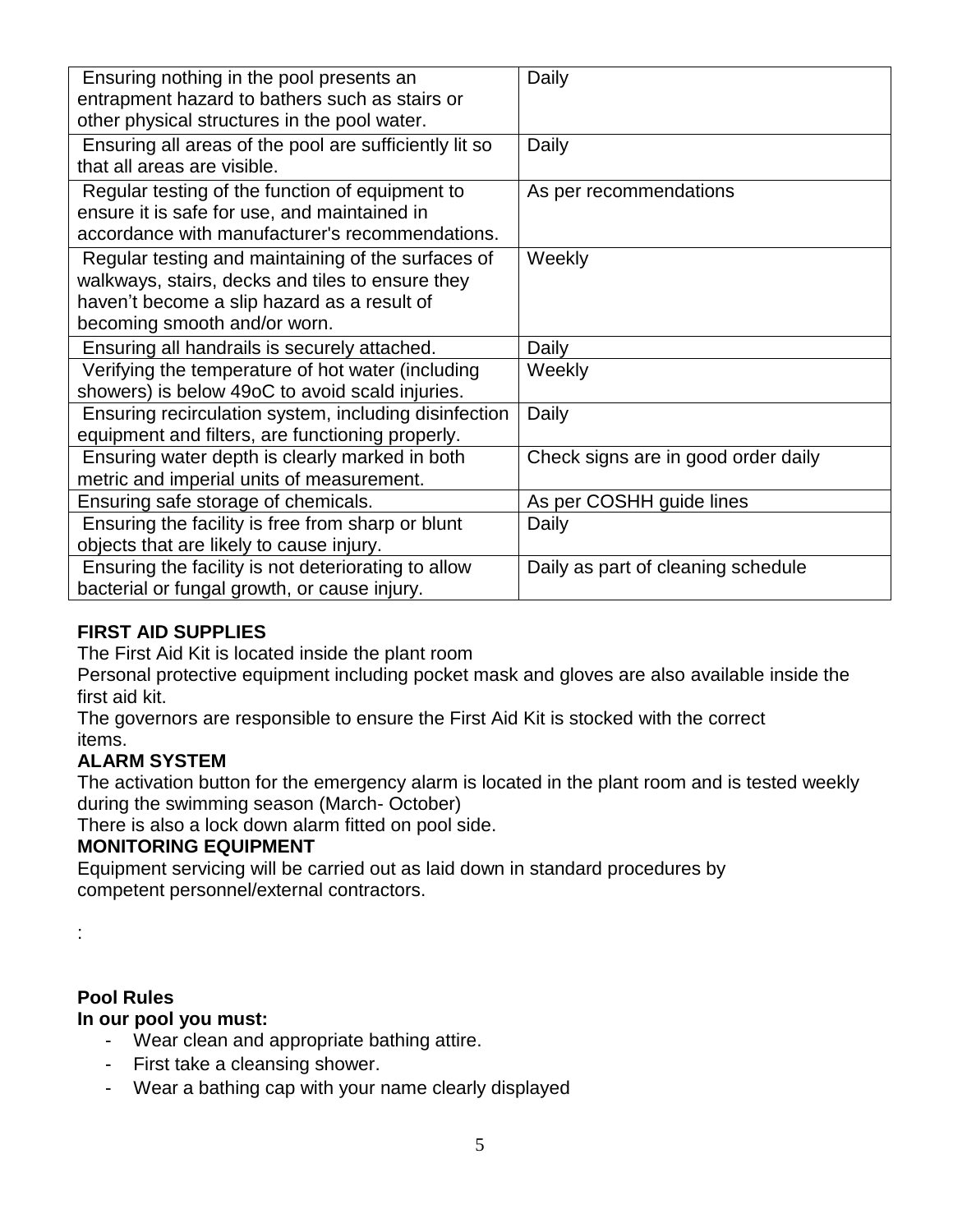- No sharing towels
- Children are not allowed on poolside without a qualified lifeguard being present
- Report an injury suffered while in the pool enclosure, or contamination or fouling of the pool (e.g. urinating or defecating), to the swimming teacher.

#### - **The following is not allowed in our pool:**

- Entering the pool while ill (e.g. diarrhea or vomiting) this includes: open sores, bandages, head colds, discharging ears or noses or infected eyes. Persons with related symptoms should not enter the pool until 48 hrs after cessation of these symptoms.
- Running, fighting or engaging in other conduct likely to cause an injury.
- Contaminating or fouling the pool.
- Diving into pool
- Bringing glass into the pool area.

| <b>Incident Response</b><br><b>Incident</b> | <b>Response Procedure</b>                                |  |  |
|---------------------------------------------|----------------------------------------------------------|--|--|
| <b>Medical emergencies</b>                  | -Apply first aid as necessary                            |  |  |
| (may expand to include                      | -call ambulance                                          |  |  |
| procedures for specific                     | $\Box$ Explain nature of emergency                       |  |  |
| incidents)                                  | $\Box$ Explain best place for them to meet staff         |  |  |
|                                             | $\Box$ Send someone to meet ambulance and direct them to |  |  |
|                                             | most practical entrance                                  |  |  |
| Patron's hair caught in                     | -shut off pumps                                          |  |  |
| water intake                                | -cut hair with scissors to extract person                |  |  |
|                                             | -clear pool                                              |  |  |
|                                             | -call ambulance                                          |  |  |
|                                             | -First Aid/AR as necessary                               |  |  |
| Patron held on to pool                      | -clear pool                                              |  |  |
| drain by suction                            | -Shut off pumps                                          |  |  |
|                                             | -call ambulance                                          |  |  |
|                                             | -First Aid/AR as necessary                               |  |  |
| <b>Missing person</b>                       | -Clear pool                                              |  |  |
| <b>Fecal accident</b>                       | -Clear pool                                              |  |  |
|                                             | -Follow fecal accident procedure                         |  |  |
|                                             | -Record incident in water maintenance log                |  |  |
| <b>Blood or bodily fluid</b>                | <b>Clear pool</b>                                        |  |  |
| clean up                                    | Wear protective gloves<br><b>Disinfect the area</b>      |  |  |
|                                             | If in the water follow Fecal accident procedures.        |  |  |
| <b>Important Phone Numbers</b>              |                                                          |  |  |
| Contact                                     | <b>Phone Number</b>                                      |  |  |
| Ambulance, Fire, Police                     | 999                                                      |  |  |
| Pool Manager 07944696620 or 07766812050     |                                                          |  |  |
| Health Authority 01992 566140               |                                                          |  |  |
| Chemical spill 0800 592827                  |                                                          |  |  |
| Gas Leak 0800 111 999                       |                                                          |  |  |
| Poison Control NHS 111                      |                                                          |  |  |
|                                             |                                                          |  |  |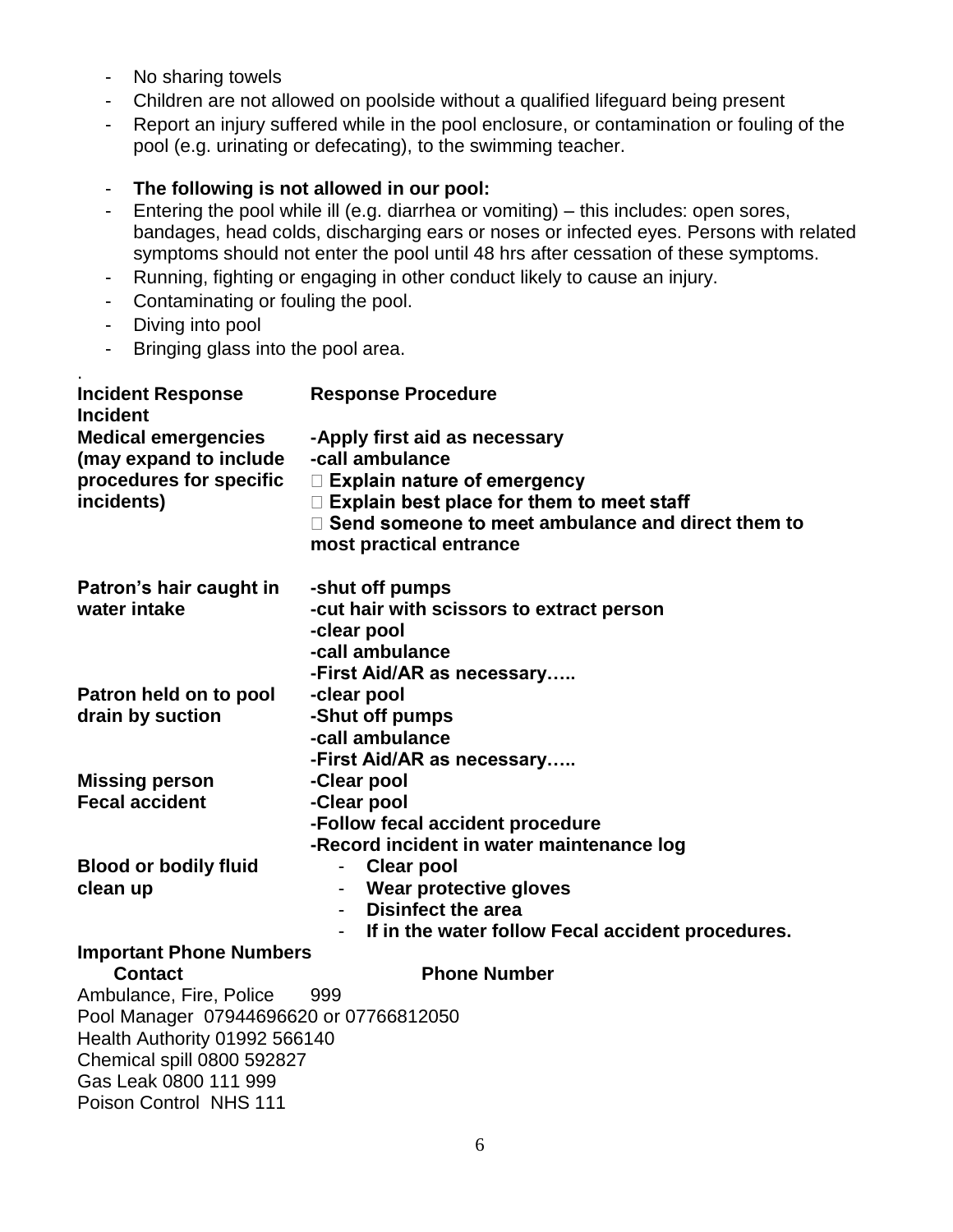# **PROTOCOL FOR HANDLING FECAL ACCIDENTS IN SWIMMING POOL WATER**

A diarrhea fecal accident is a higher risk event than a formed stool accident. With most diarrhea illnesses, the number of infectious germs found in each bowel movement decreases as the diarrhea comes to an end and the person's bowel movements return to normal. Therefore, a formed stool is probably less of a risk than a diarrheal accident that you may not see.

A formed stool may contain few illness causing germs. You won't know. The germs that may be present are less likely to be released into the pool because they are mostly contained within the stool. However, formed stool also protects germs inside from being exposed to the chlorine in the pool so prompt removal is necessary.

There are two different procedures recommended for disinfecting swimming pool water that has been contaminated by fecal/vomit accidents. Depending on the type of contamination, one of these procedures should be followed to protect the public and facility staff from infection or illness.

**Procedure A** should be followed when the pool water is contaminated with **normally formed stools**. Quick action on the part of the pool operator is likely to kill any pathogens associated with this type of contamination.

**Procedure B** should be followed when the pool water is contaminated with **watery stool**. Organisms that are sensitive to chlorine, and parasites such as *Cryptosporidium* or *Giardia*, that are not sensitive to chlorine, can be introduced to pool water by liquid diarrheal stools, and special care must be taken to prevent illness associated with organisms.

#### **Procedure A – Pool Water Contaminated With Normally Formed Stool or Vomit**

1. Evacuate the pool immediately.

2. Remove fecal material from the pool using a scooping device and dispose of stools into a toilet or if possible vacuum directly to waste.

3. Clean and disinfect all equipment used for removing the fecal material, with a detergent solution, followed by a chlorine solution (e.g. 1 part bleach to 9 parts water) and allow a contact time of at least 15 min.

4. Maintain the chlorine concentration at 2 ppm for at least 25 min before re-opening the pool.

**Note**: pH must be maintained between 7.2 and 7.5 to ensure chlorine effectiveness.

5. Test the water to ensure the chlorine and pH meet regulatory requirements prior to re-opening the pool. Take samples for bacterial analysis (i.e. total coliforms and fecal coliforms).

6. Document in your logbook all steps taken, and all analytical results obtained.